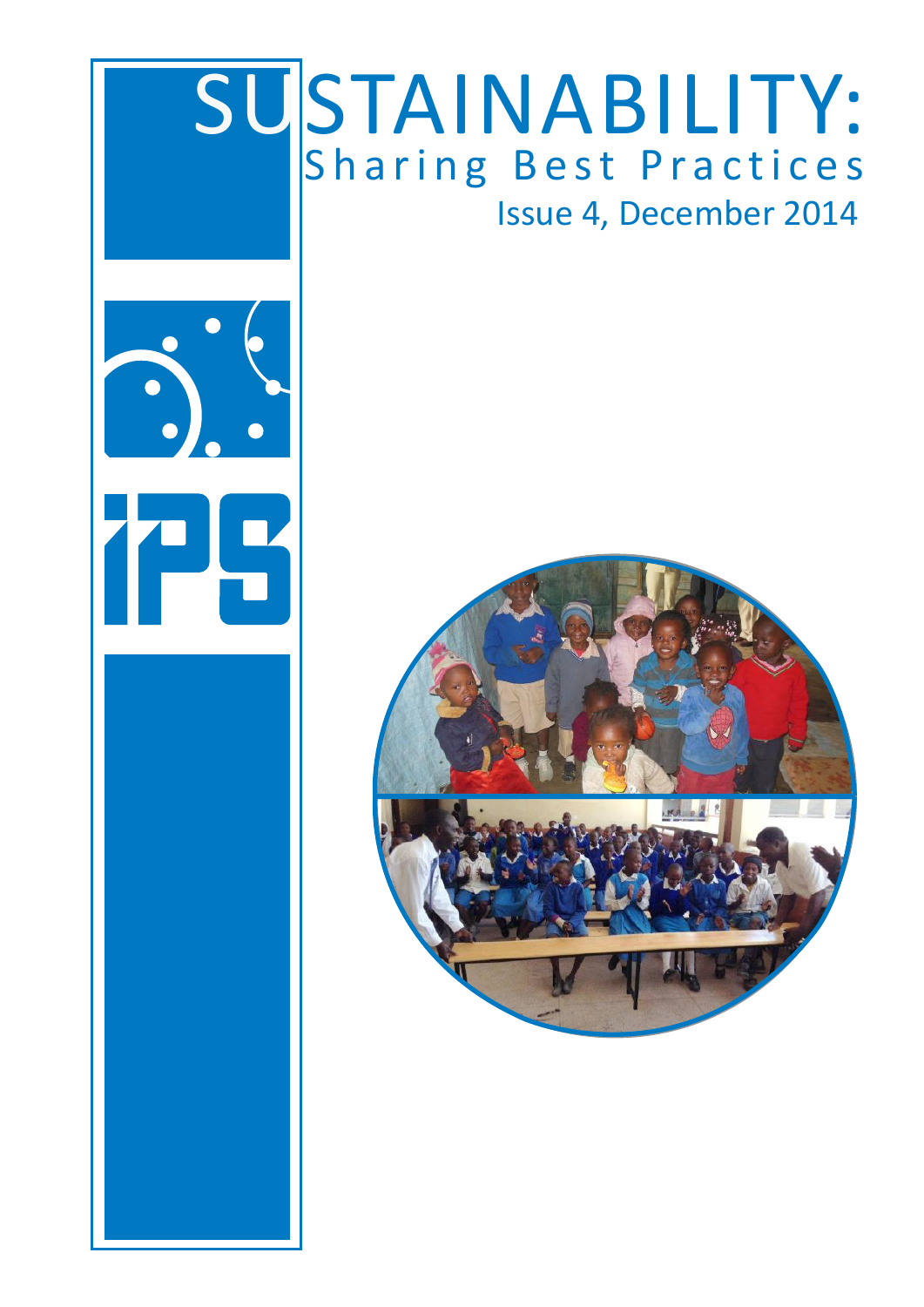

#### Inside this Issue:

| Wellness Symposium2 |
|---------------------|
| Sondeka Festival3   |
|                     |
|                     |
|                     |
|                     |
| Community Outreach9 |
|                     |

Reflecting on our progress in 2014, as an IPS group much has been accomplished; CSR activities have gradually scaled up and diversified, and companies are partnering with organizations beyond the group to enhance community impact.

As we maintain our long term commitment to contributing towards sustainable development, in the New Year, we need to evaluate our individual company CSR performance and the effectiveness of our efforts.

Consider, did we achieve all that we planned for in 2014? If so, what made it successful and how do we scale up? If not, what were the challenges? And how we do improve? Overall…have we been successful in making CSR an integral part of our businesses?

## **Workplace**

### **AKDN Wellness Symposium**

On November 13th – 14th, 2014, representatives from various AKDN agencies across East Africa and West Africa were brought together during the AKDN Workplace Wellness Regional Workshop held in Dar-es-salaam, Tanzania. The workshop provided an avenue to share best practices and lessons learnt as well as discuss challenges experienced in the implementation of these programmes.

Some of our very proactive Wellness Drivers from IPS companies did us proud, presenting on their experiences managing the wellness programmes at their workplaces. This is what they had to say:

"(The workshop) was a value adding venture and very motivating to us having a meeting with (other) like- minded individuals".

*Anne Kinyanjui (Farmers Choice Ltd., presented on 'The Life of a Wellness Driver at the Workplace')*

2

"I really learnt a lot from other AKDN agencies..(..)..it opens one's mind by learning from others and knowing how to deal with challenges as they arise".

*Veronica (presented on 'Life of Wellness at Allpack Industries Ltd.')*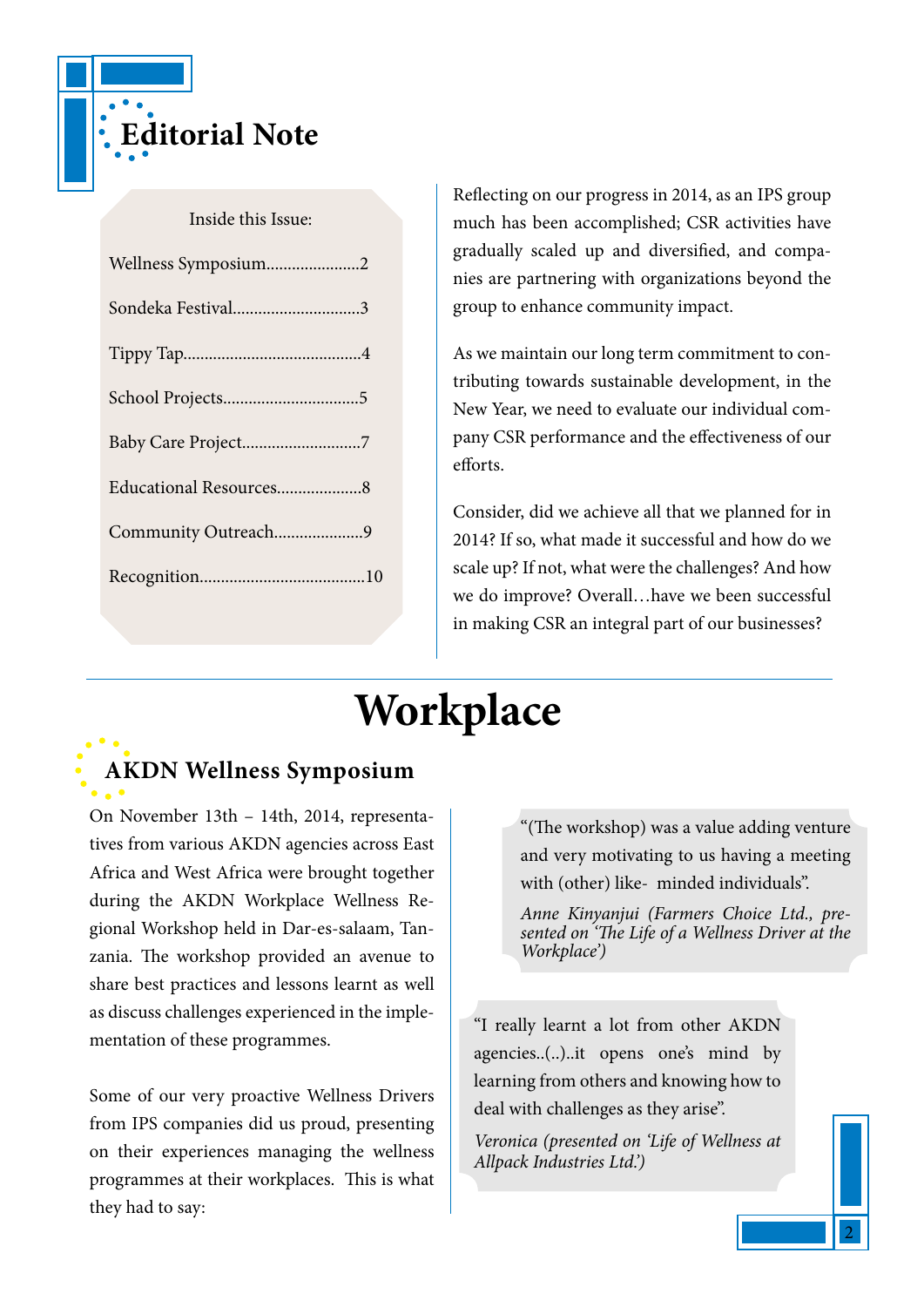### **Environment**

*Population growth rate continues to increase*



*Household consumption patterns and distribution channels change*



*Increase production of hazardous & nonhazardous waste continues to rise, requiring more collection, transport, disposal and treatment/ incineration.*

#### **Negative Impacts**

- Contamination of soils, water bodies, air
- Epidemic diseases
- Competition and disruption of land

*Recognising this daunting problem, what can we do to reduce our impact?*





The Sondeka Festival, held at the Ngong Race course from the 18th -20th October, 2014, describes itself as a 'create festival' – inspiring creativity in technology, fashion, visual art, music, dance, beauty and much more. In all these areas, they promote recycling and reusing ordinary, locally available materials that often get thrown away.

Alltex EPZ Ltd., Frigoken Ltd. (FKL), Premier Food Industries Ltd. (PFIL) and Wire Products Ltd. (WPL) all participated by providing the festival with waste from their production.



*Alltex gave lots of their fabric scraps, which the Sondeka team turned in to colorful triangular shaped flags, lined along the festival grounds. They show us how to give life to even the smallest scrap of fabric.*



*FKL provided broken wooden pallets, glass jars and metal cans, which were painted in vibrant colours and used in various waysfrom the stage structure to storage containers around the grounds. The pallets were also turned in to benches, stools and holders for the music equipment.*



*PFIL has lots of waste plastic bottles. At the festival, they were painted and tied along the wooden poles not only used as colourful decoration, but also used to strengthen the structure.*



*The wire waste from WPL was handy all over the festival. Some wire was utilized within art installations and sculptures themselves while others were used to hang up the various artworks. Part of the festival involved the audience creating their own art pieces and jewelry and the wire was used here as well.* 

3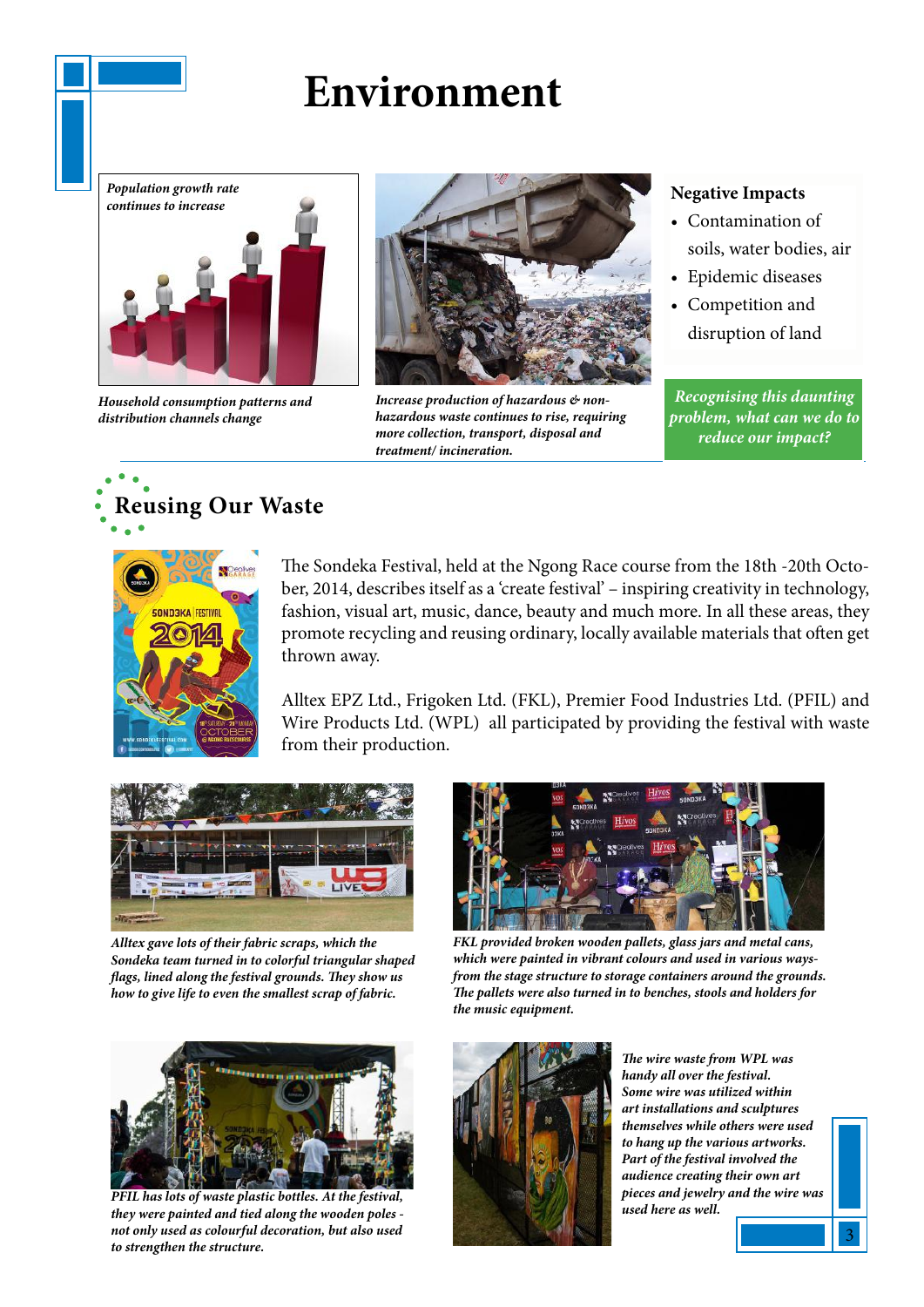### **Simple and Effective - The Tippy Tap!**

#### **Did you know....**

According to the UNICEF, millions of children die before their 5th birthday as a result of preventable illnesses such as diarrheal diseases and acute respiratory infections like pneumonia. Yet, intriguingly, these deaths can be drastically reduced by the simple and inexpensive practice of hand washing with soap at critical times such as after using the toilet, before preparing and eating food.

#### *The Tippy Tap - A creative innovation that makes hand washing fun!*

A tippy tap is a hygienic hand-washing device, made out of locally available materials at a minimal cost, if any, used across the world.

There are different variations to making this tap, depending on materials available. The simple concept entails using of a jerry can, which is hung on a piece of wood that is placed across two vertical poles or pieces of wood. The jerry can is then strung onto a wooden plank attached on the ground, which is placed at an angle, so once stepped on pulls the jerry can down, releasing water.



This means that you do not need to touch any part of the tippy tap with your hands, making it very hygienic, and you control the water flow through the pedal, making it very water efficient. Considering the basic structure it enables the recycling of waste items, making it good for the



environment as well.

Farmers Choice already has a tippy tap in place at their permaculture site. Frigoken has also followed suit and made one on their factory premises. Both companies

made these handwashing stations out of their waste. FKL now plans to set up tippy taps at all their collection centres and adopted schools in addition to actively promoting the behaviour of handwashing.

For more info. on the Tippy Tap visit: http:// www.tippytap.org. The website also has useful resource material including educational posters in Kiswahili: http://www.tippytap.org/wp-content/uploads/2011/03/TT-Poster\_Swahili.pdf

> **Remember:** October 15 is Global Hand Washing Day – what are your plans to contribute towards reducing child mortality?

> > 4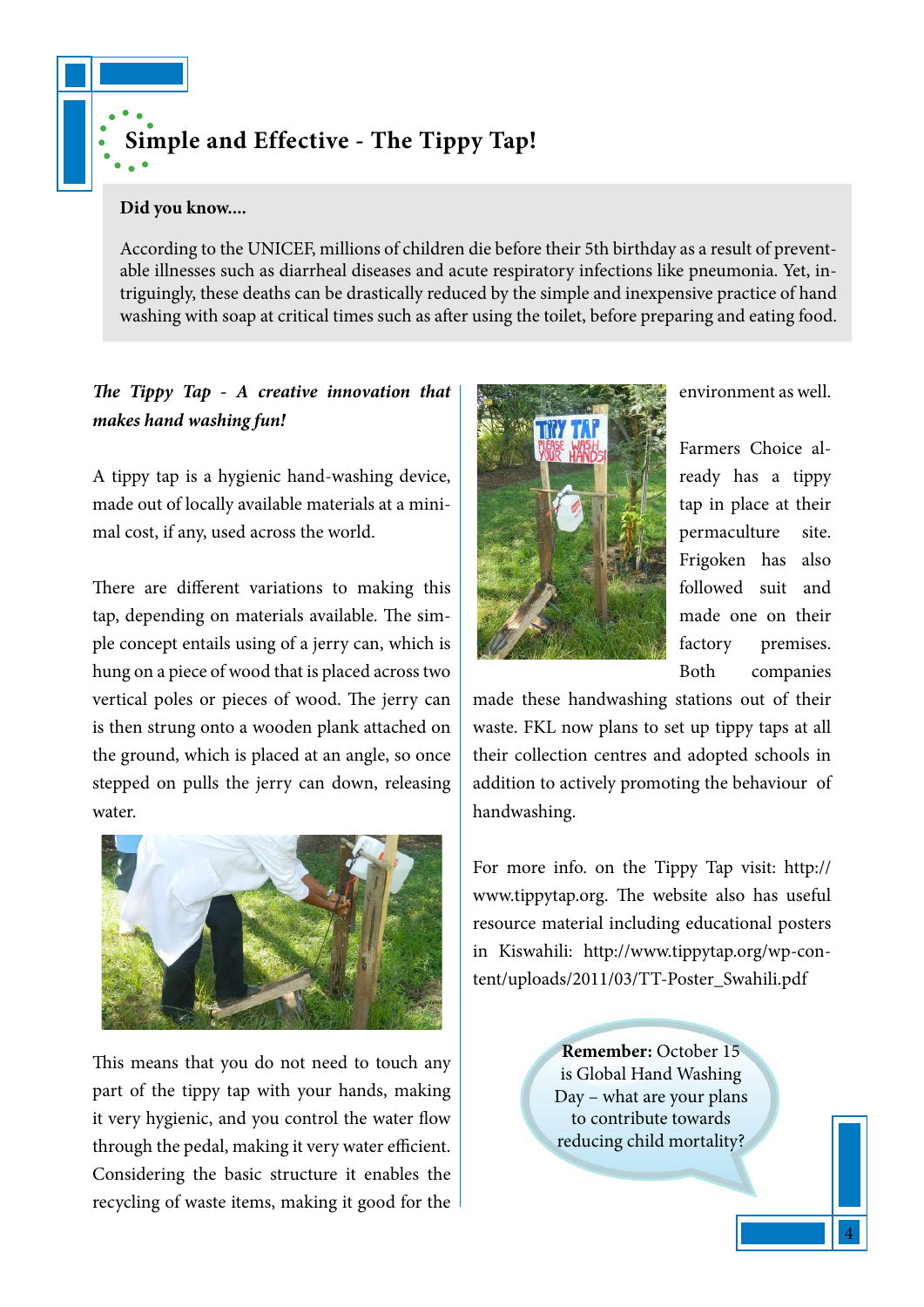## **Community**

# **Supporting the Local Schools**

Based on thorough and regular needs assessments, Allpack Industries Ltd. has been working closely with their 'adopted' schools: St. Augustine Mlolongo Secondary and Mlolongo Primary School.

Earlier in the year, Allpack and the school community planted 2,130 trees within the school compound and over 300 students participated in an eye screening camp.

In the second half of the year, Allpack's commitment to support these schools was demonstrated through the following activities.

In order to update and increase resources availa-ble to students and teachers, Allpack employees sourced books from Kenya School Equipment. The employees participated in the school's Prize Day and presented the books during the event.

When visiting the school in 2013, Allpack em-ployees often found students sitting on the floor in the multipurpose hall. As a result, they gave the school 20 benches, which are mobile and can be used in various ways around the school.



The advantages of engaging youth in sports are *Allpack's CSR committee presents the benches to the students*

tremendous and Allpack saw that the schools were making great efforts in this regard. In order to support this initiative, Allpack provided both the boy's and girl's sports teams with kits to be used for both internal and external tournaments and matches.



*Sports teams wearing the sports kits provided by Allpack, standing along side the school administration and Allpack CSR committee*

Access to health care is a challenge for the community in the Mlolongo area. Allpack was able to target this gap through organizing a free medical checkup in partnership with Shalom Community Hospital from the area. Five hundred students were checked for various ailments and that required prompt treatment were given treatment on the same day.



*Healthcare service providers from Shalom Community Hospital screening secondary schools students*

5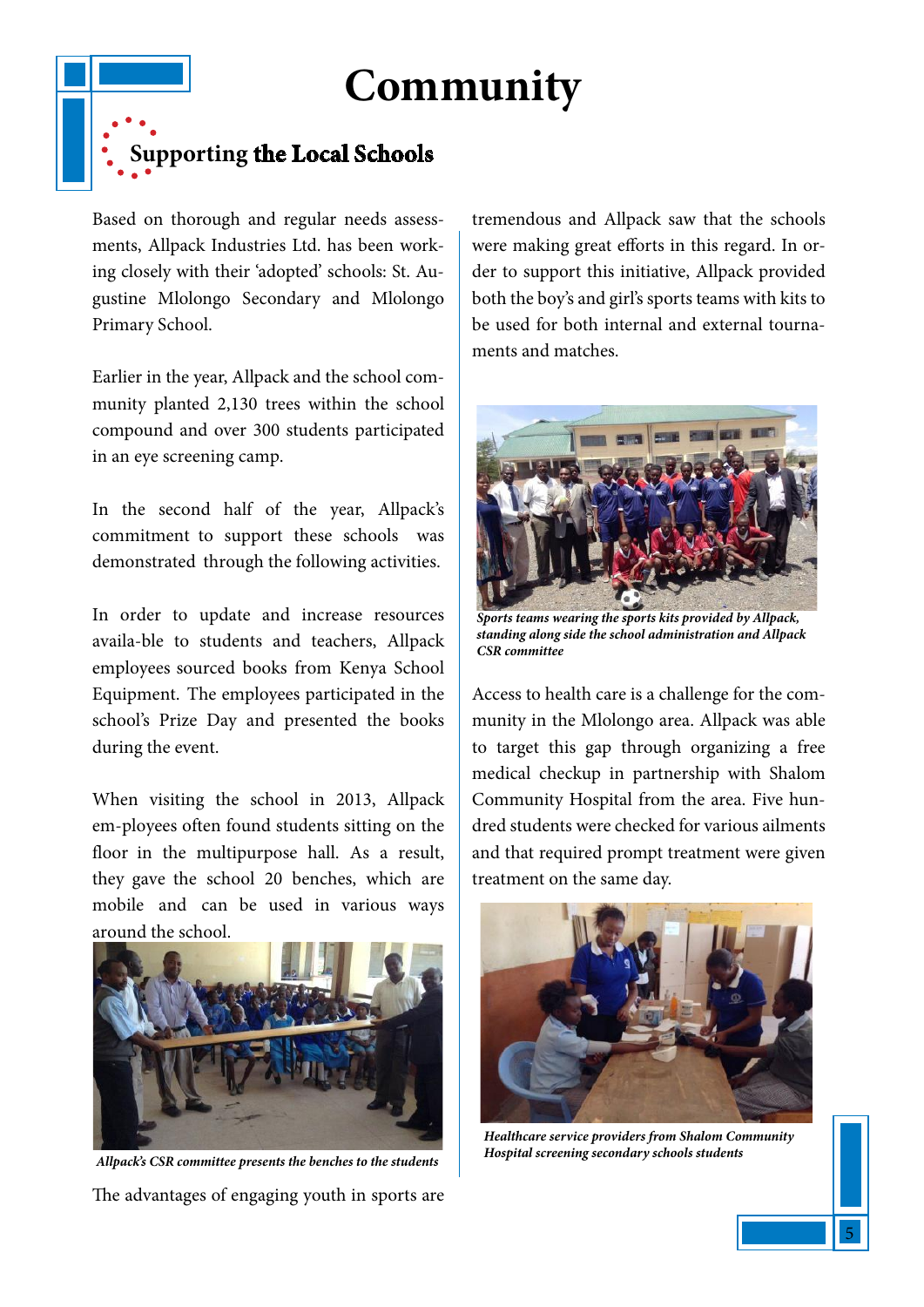# **TLLPPL Encourages Tree Growing in Schools**

In October, TLL Printing and Packaging Ltd. partnered with their 'adopted' school Temeke Secondary School, Dar-es-Salaam, Tanzania to plant trees within the school compound. As a result of the activity, the school has now established a club known as '*Friends of the Environment'*. Members of this club will be responsible for ensuring survival of these trees as well as continuing with future tree growing activities.



*Anzuruni Malisawa, Marketing Executive at TLLPPL, discussing the importance of ensuring survival of these trees.* 

## **Sports Balls That Make a Difference**

Leather Industries of Kenya (LIK) have developed a good working relationship with a social enterprise known as *Alive and Kicking* for over 8 years.

Alive and Kicking manufactures sports balls; helping children exercise their right to play.

To create employment for people of low income communities, the entire manufacturing process

is labour intensive. The organisaton has established workshops in Ghana, Kenya and Zambia that sustain themselves



through the sales of sports balls as well as implementation of sports-based health awareness programmes.



*Health awareness session facilitated prior to commencing a football match involving local youth*

Initially, LIK was doing both the lamination of PVC, cloth and leather splits and also cutting the laminates into panels. As Alive and Kicking has grown in-house capacity, LIK mainly sells to them the quality leather splits and promotes their footballs to various organizations locally as well as purchases their footballs for the LIK football club and individually by staff for their families.

Like LIK, there is potential for the other IPS companies to purchase these footballs from Alive and Kicking for their own football clubs and for their 'adopted schools'. Apart from the company logo, the social enterprise can also place an educational message such as a health message for disease prevention on the football – a fun Information Education Communication (IEC) resource for awareness creation!

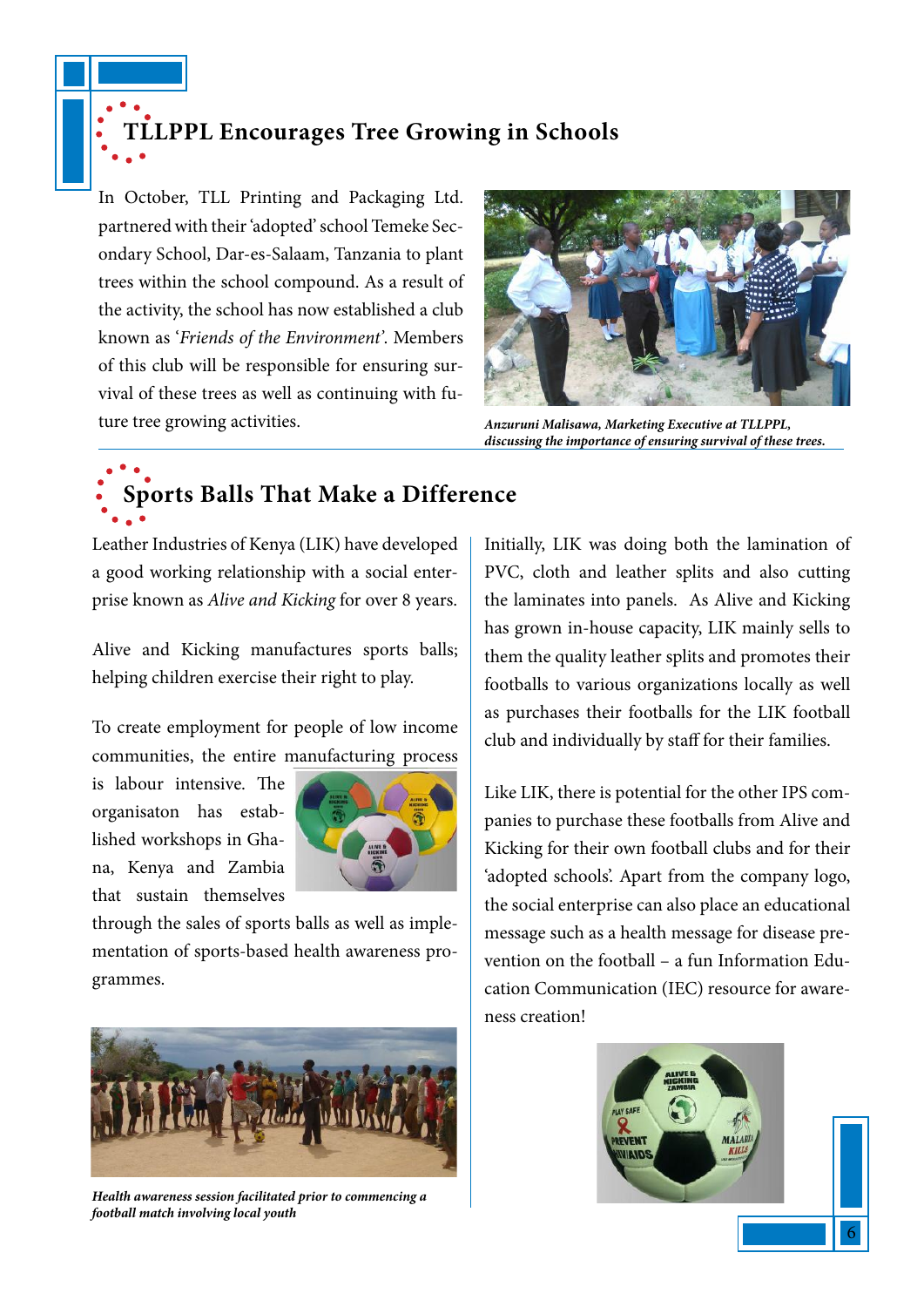**Baby Care Project**

Frigoken has a crèche facility that provides a safe, healthy and caring environment that promotes the social, emotional, cognitive and physical development of the children of employees. In an effort to enhance its impact and promote the provision of Early Childhood Development (ECD) services beyond the workplace to the surrounding community, FKL recently collaborated with the Aga Khan Foundation (AKF) and Daraja in a project that aims to increase access and the quality of services offered for ECD in the Ruaraka area.

Through consultation with the FKL employees, 18 local baby care facilities were identified. The expected outcomes of the project are a) improved knowledge, attitudes and practices among caregivers, parents and health workers in support of children's physical cognitive and social development and b) improved quality and cost-effectiveness of contextually relevant childcare centres that are sustainable and replicable.



In order to achieve these outcomes, the following activities are in progress:

- Training caregivers and parents on 'Care For Child Development' (C4CD); an initiative undertaken by WHO/UNICEF that targets building relationships with children.
- Building a strong relationship between the

childcare centres and the Babadogo health care facility, where 20 of the Community Health Workers (CHWs) will focus on improving child health care both at the facility and at the childcare centres. The CHWs make monthly visits to each centre for growth monitoring and counseling.

• Improving the environment and conditions of the childcare centres according to their needs. Caregivers have been trained on material development - a cost effective way of creating learning and playing materials for the children.



• A private childcare business model is being developed, to teach the caregivers how to remain affordable yet provide quality service and care.

After thorough needs assessments conducted by Daraja and FKL staff, so far FKL has supported the project by providing: mattresses, potties, solar lights, children's picture books and a water storage container to enhance the childcare centres.



The strength in this project lies in the leveraging of partners strengths, collaborating with local partners, such as the CHWs

7

and NCCECE, and capacitating the caregivers which all ensure sustainability and long term impact.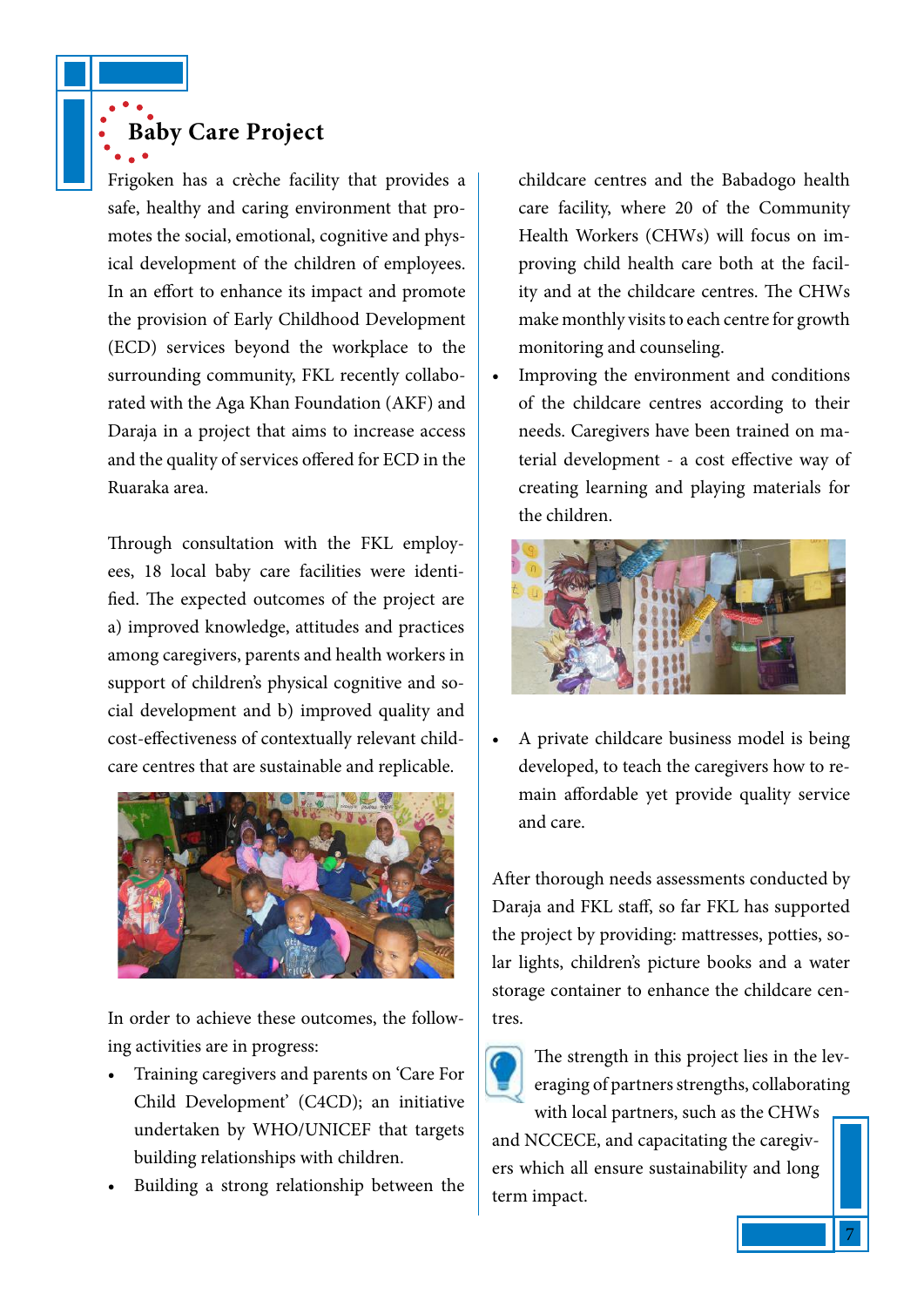**Contributing towards Educational Resource Development**





Premier Food Industries Ltd. (PFIL) partnered with Aga Khan Academy, Mombasa, to develop a book on how Tomato Ketchup is made for students aged 5 to 6 years.

The book is not just a story book; apart from reading skills, it aims to assist students develop their critical thinking as well as inquiry skills with an opportunity for Q&A throughout the book. The story highlights an animated character following the 'farm to fork' trail and incorporates photos of the PFIL processing unit as well as PFIL's tomato sauce products in the factory and on supermarket shelves.



ers using the IB curriculum; however, trials are underway to potentially use the book in schools with other curriculums having a wider geographic reach.

The book was initially developed for teach-

This is a creative example of how we can contribute to the development of educational material by using IPS project companies as case studies so that students can learn from real life everyday examples. This also complements our current activities of facilitating school visits to the companies.















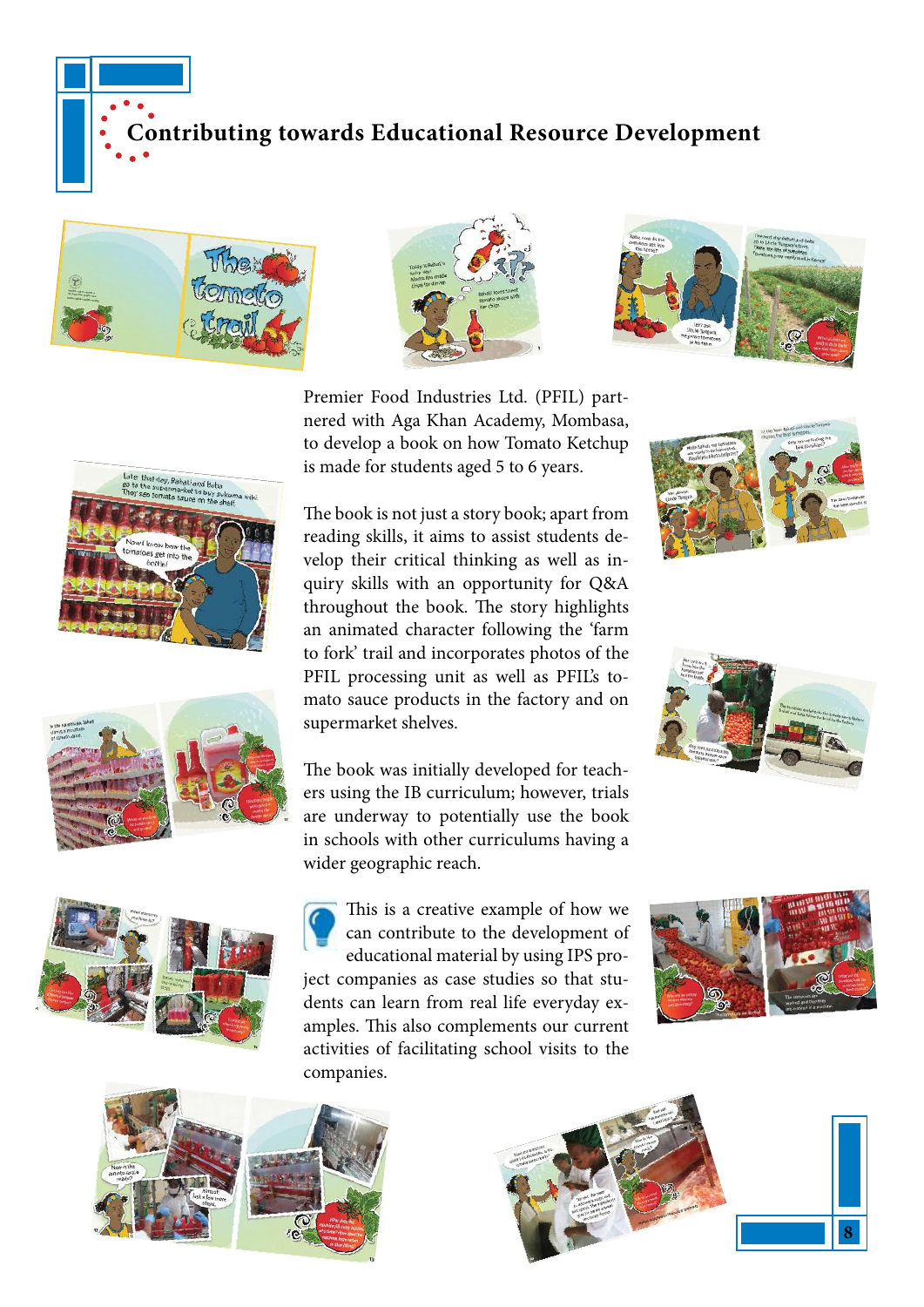# **Community Outreach in the West Nile**

For successful community initiatives, strategic partnerships are often key. This was successfully demonstrated through a medical camp at Nyapea Hospital, West Nile, conducted by the West Nile Rural Electrification Company Ltd. (WENRECO), Kampala Pharmaceuticals Industries Ltd. (KPI), the local Health Service Providers and the Media.



The camp included: registering patients with the local health care facility, measuring blood pressure, HIV testing and counseling, medical consultations, sensitization on various health issues and dispensing of medical drugs.



KPI ensured that the required medications were available at no cost to the community.

Over 700 people attended the camp, with medical consultations running from 8am to 9pm. In fact the medical team graciously volunteered to continue with screening and treatment the following day, at no cost, as the number of people was overwhelming for a one day camp.



The event was covered by the local media, namely Radio Paidha, Radio Pacis, Monitor Publication and New Vision. They were all very active in publicising the event a few days prior, which greatly assisted with community mobilization by creating widespread awareness, as well as acted as trustworthy source for the people.





Engaging local health care providers for this initiative has shown various benefits. The medical officers involved were

well versed with the health issues that affect the community and are able to target them directly. Using the local hospital and registering the community members under it promotes long term care and effective referral and follow up.